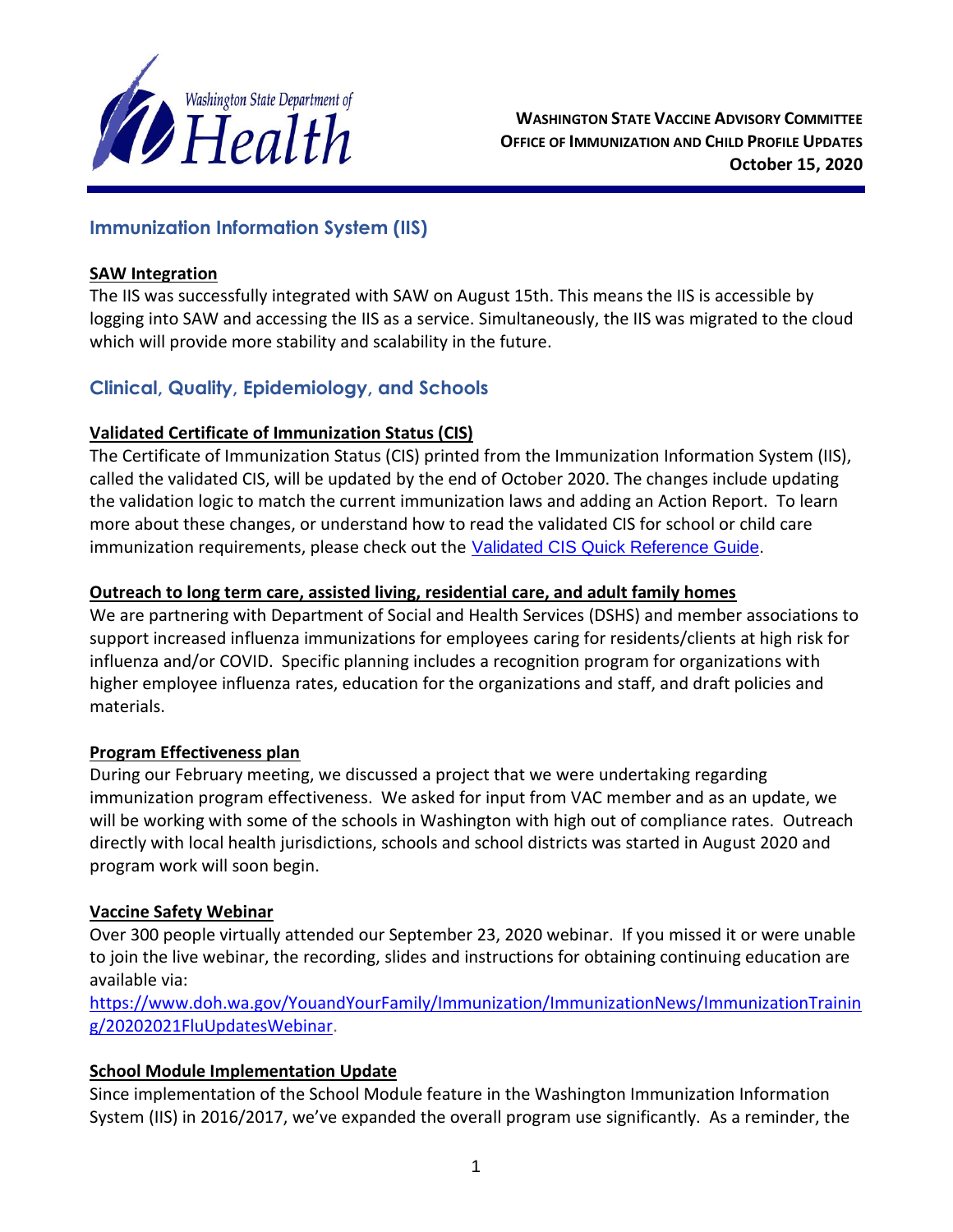School Module allows the school nurse to not only access the IIS to validate the immunization status, but also allows them to update student records when needed with medically verified records to support the lifetime immunization record for the student. The School Module has expanded for use in the following representing more than 30% of the students in Washington:

- ➢ Public school/school districts: 127
- ➢ -Private: 34
- ➢ -Charter: 4
- ➢ -ECEAP/Head Start/Child Care: 5

## **Impact of COVID pandemic on Childhood Immunization Update**

Updated graphs are included in VAC packets, but ongoing concern that we continue to be behind the comparison 2015-2019 average for vaccinations in all age groups. Given the potential for influenza and SARS CoV-2 cocirculating, this trend for vaccine preventable disease outbreak due to lower vaccinations is very concerning. Ongoing outreach continues with community partners to help address and support this effort.

### **Vaccine Management**

### **Childhood Flu Vaccine Availability**

The Childhood Vaccine Program has ample supply of flu vaccine available for enrolled providers to order. Washington pre-booked more vaccine than was used last season, and the CDC added an additional 44,000 doses to our order in anticipation of high-demand. We do not receive our full order all at once, but instead receive it in weekly allocations by the CDC once vaccine is received at the distribution center.

| Product                                                   | <b>Doses Ordered</b> | <b>Doses Allocated</b><br>by CDC | % allocated as<br>of 10/5/2020 |
|-----------------------------------------------------------|----------------------|----------------------------------|--------------------------------|
| 0.5mL Fluzone Availability (6 months - 18 years)          | 253,610              | 166,647                          | 65.7%                          |
| 5.0mL Multi-Dose Vial Fluzone Availability (3 - 18 years) | 117,630              | 63,683                           | 54.1%                          |
| 0.5mL FluLaval Availability (6 months - 18 years)         | 250,000              | 240,410                          | 96.2%                          |
| 0.2mL FluMist Availability (2 - 18 years)                 | 62,630               | 62,630                           | 100.0%                         |
| 0.5mL Flucelvax Availability (4 - 18 years)               | 13,080               | 1,712                            | 13.1%                          |
| 0.25mL Afluria Availability (6 - 35 months)               | 2,120                | 2,120                            | 100.0%                         |
| <b>TOTAL:</b>                                             | 699,070              | 537,202                          | 76.8%                          |

### **Adult Flu Vaccine Availability**

As a critical piece of COVID-19 response work, the CDC has made flu vaccine available for the first time to adults. The following influenza vaccine products are available for administration to uninsured and underinsured adults. Providers must be enrolled in the Adult Vaccine Program to be eligible to receive these vaccines.

| Product                                                | <b>Doses Ordered</b> | <b>Doses Allocated</b><br>by CDC | % allocated as<br>of 10/5/2020 |
|--------------------------------------------------------|----------------------|----------------------------------|--------------------------------|
| 0.5mL Fluzone Availability (19+ years)                 | 66,250               | 43,533                           | 65.7%                          |
| 5.0mL Multi-Dose Vial Fluzone Availability (19+ years) | 19.610               | 10.617                           | 54.1%                          |
| 0.5mL FluLaval Availability (19+ years)                | 32.070               | 30.840                           | 96.2%                          |
| 0.5mL Fluarix Availability (19+ years)                 | 32,070               | 18,550                           | 57.8%                          |